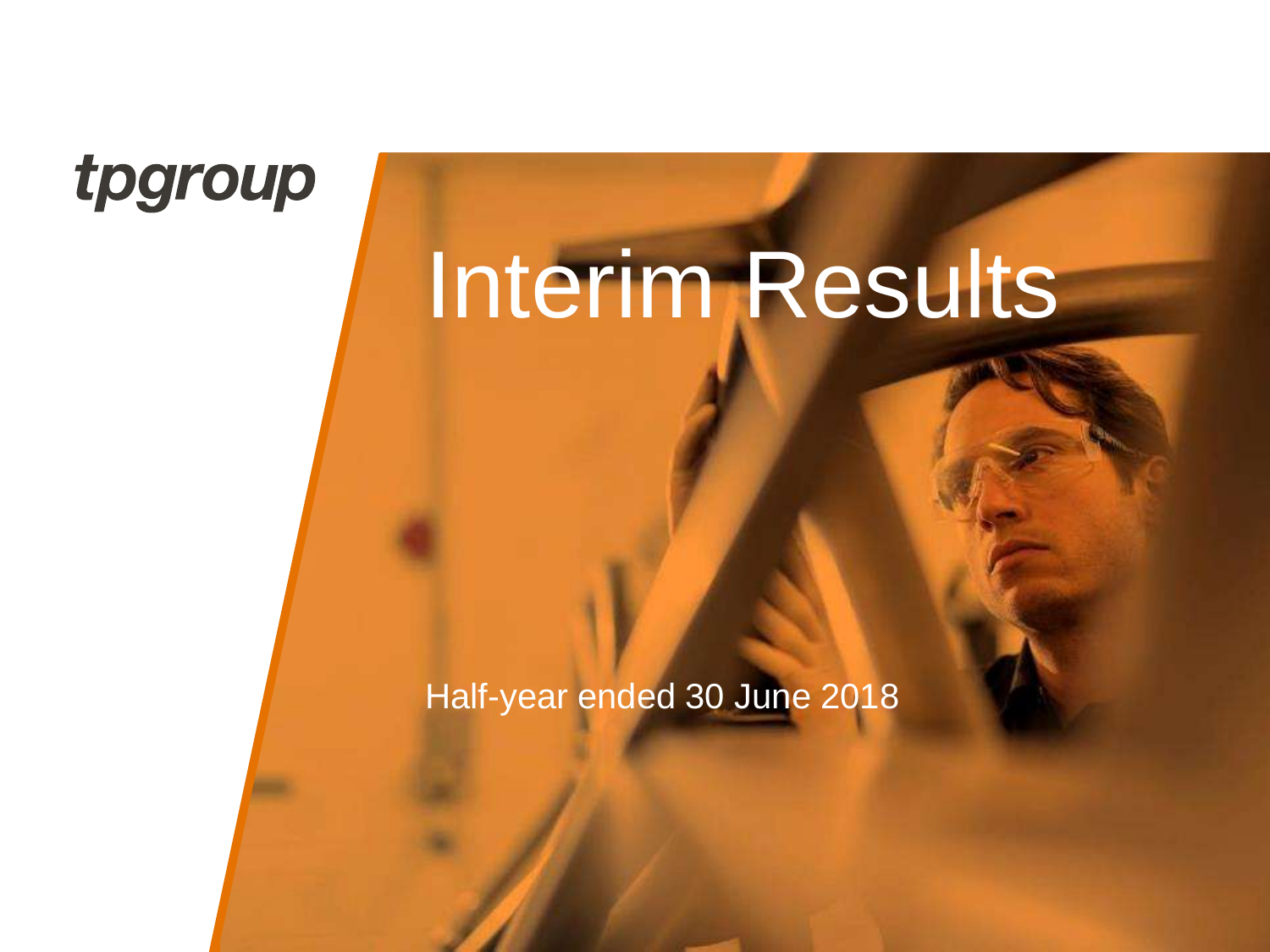## Our Vision

To be the company that customers rely upon to solve their most testing challenges, to create solutions and to manage their most valued assets.

Where innovative thought…





### …meets critical technology

### tpgroup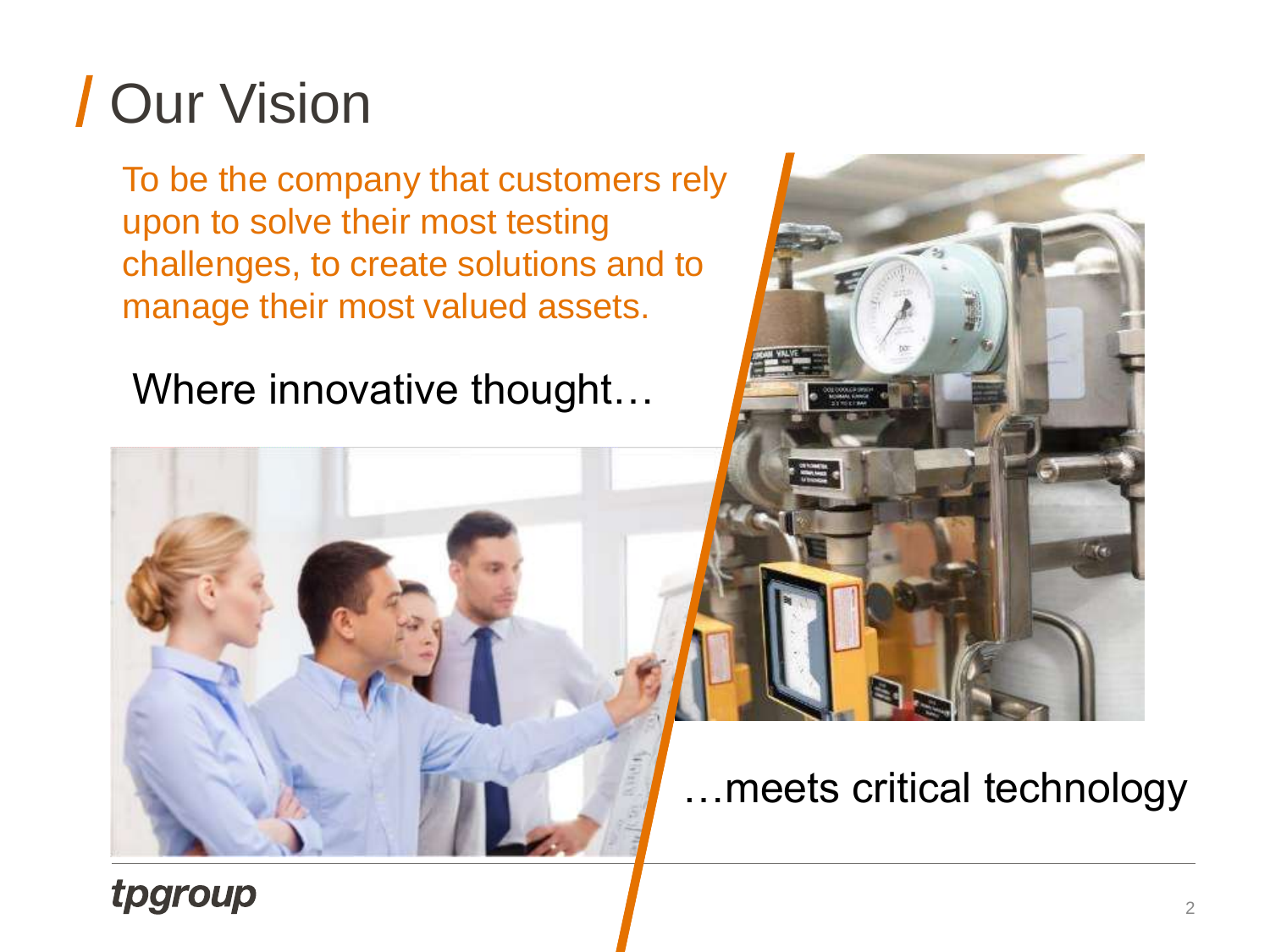## Our mission

To provide services and equipment when critical systems are needed to assure public and industry security and well-being.

National security and energy supply are critical to a safe and prosperous society.

#### **Defence**

TP Group provides and supports critical systems and equipment for platforms across air, land, sea and subsea domains.

#### Intelligence & Communications

TP Group delivers critical systems and operational support to essential activities that gather intelligence, share it securely and act on it effectively.

#### **Space**

**tpgroup** 

TP Group provides solutions and support for space missions that are essential to our understanding of the world and the communications links we need around it.



TP Group designs, builds and manages equipment packages that are essential to the reliable, safe and effective supply of energy resources world-wide.







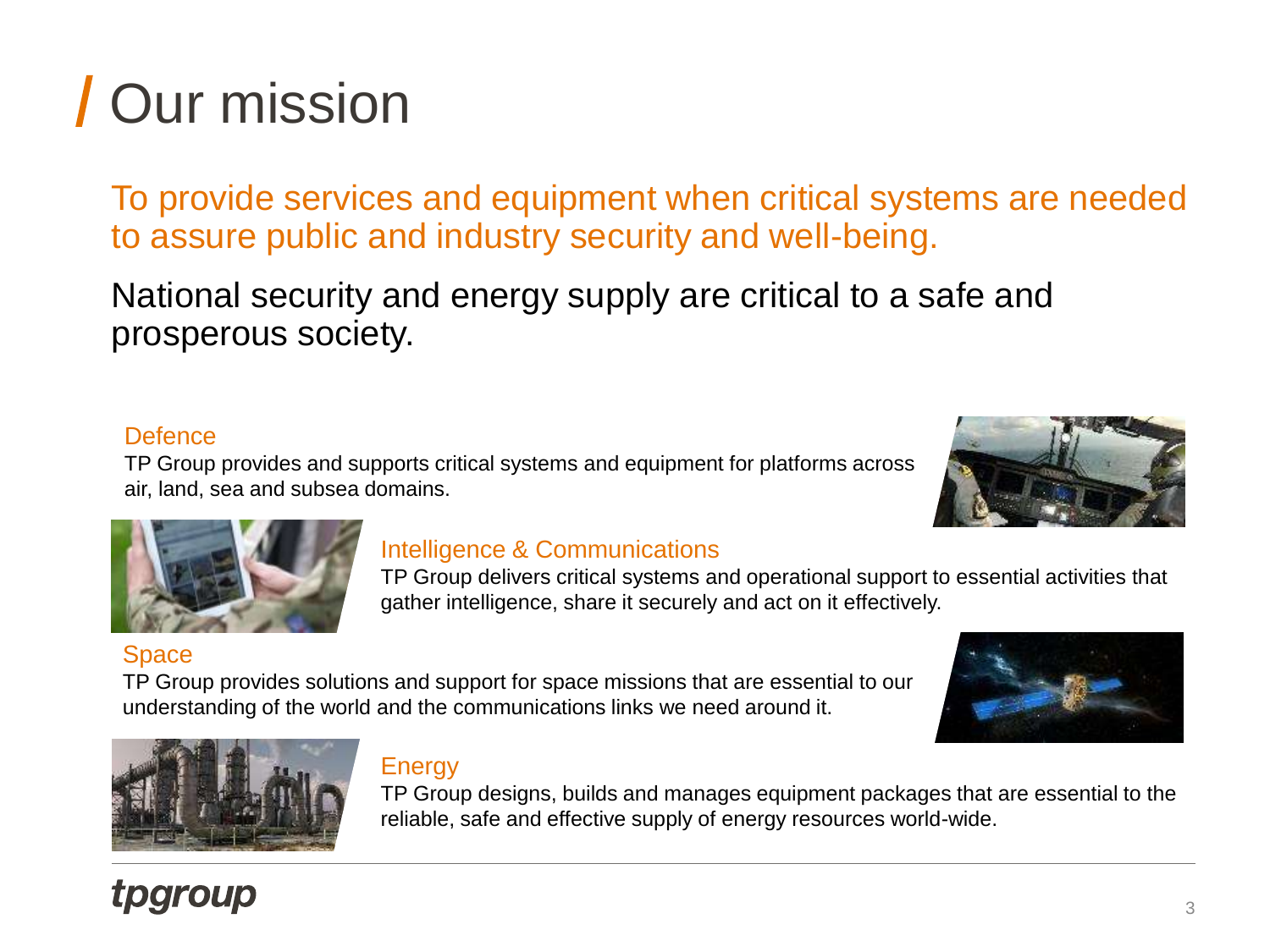## TP Group at a glance

230 employees

75 years' heritage in energy and defence

2 Business Streams:

- Consulting & Programme Services
- Technology & Engineering

Multiple locations:

- 9 facilities in the UK
- Office in Washington D.C.
- Representatives in 5 countries

90,000 sq. feet of manufacturing space

Relevant industry certifications & approvals

Customers in 30 countries



### tpgroup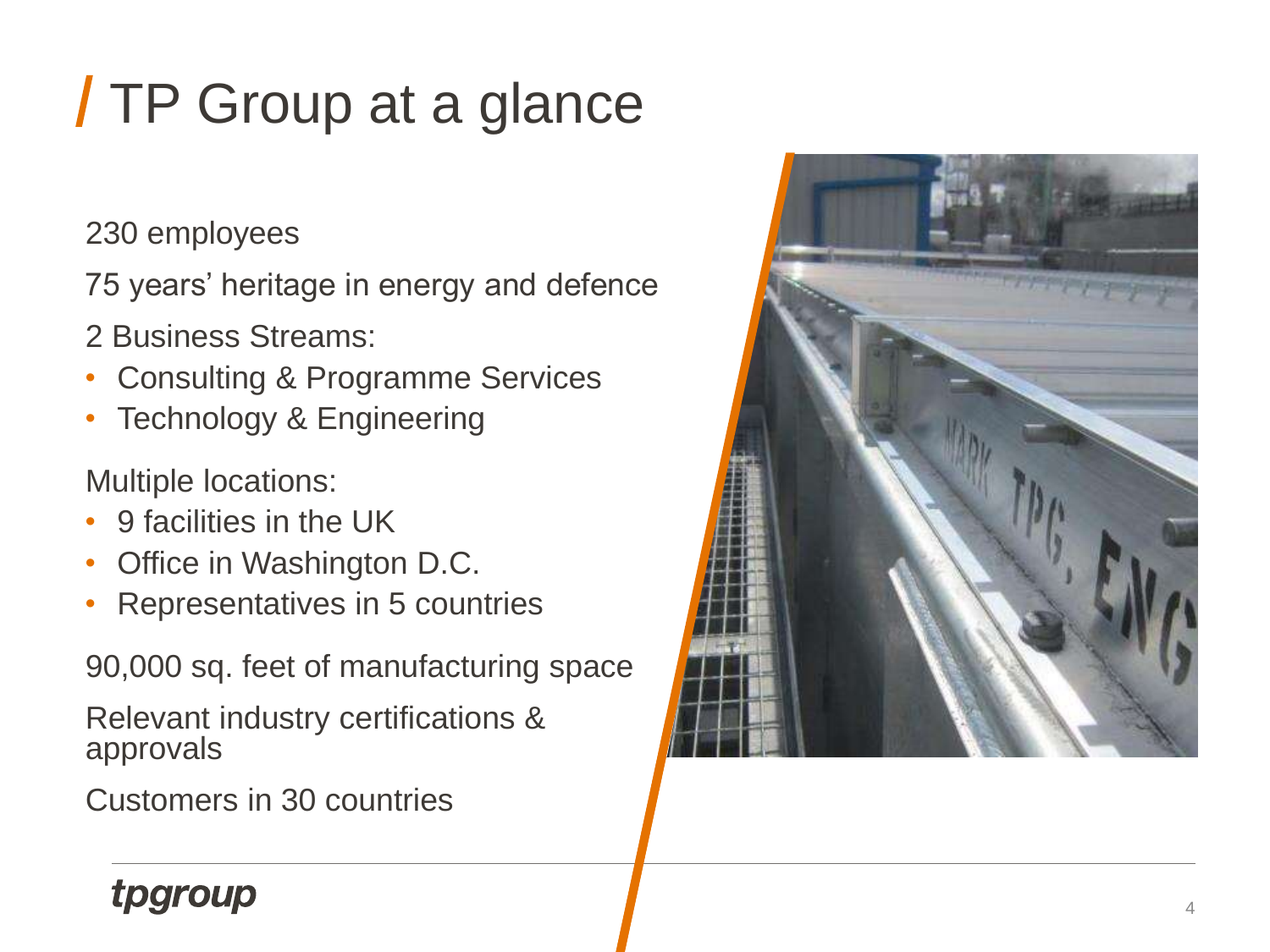### Serving a Global Market



tpgroup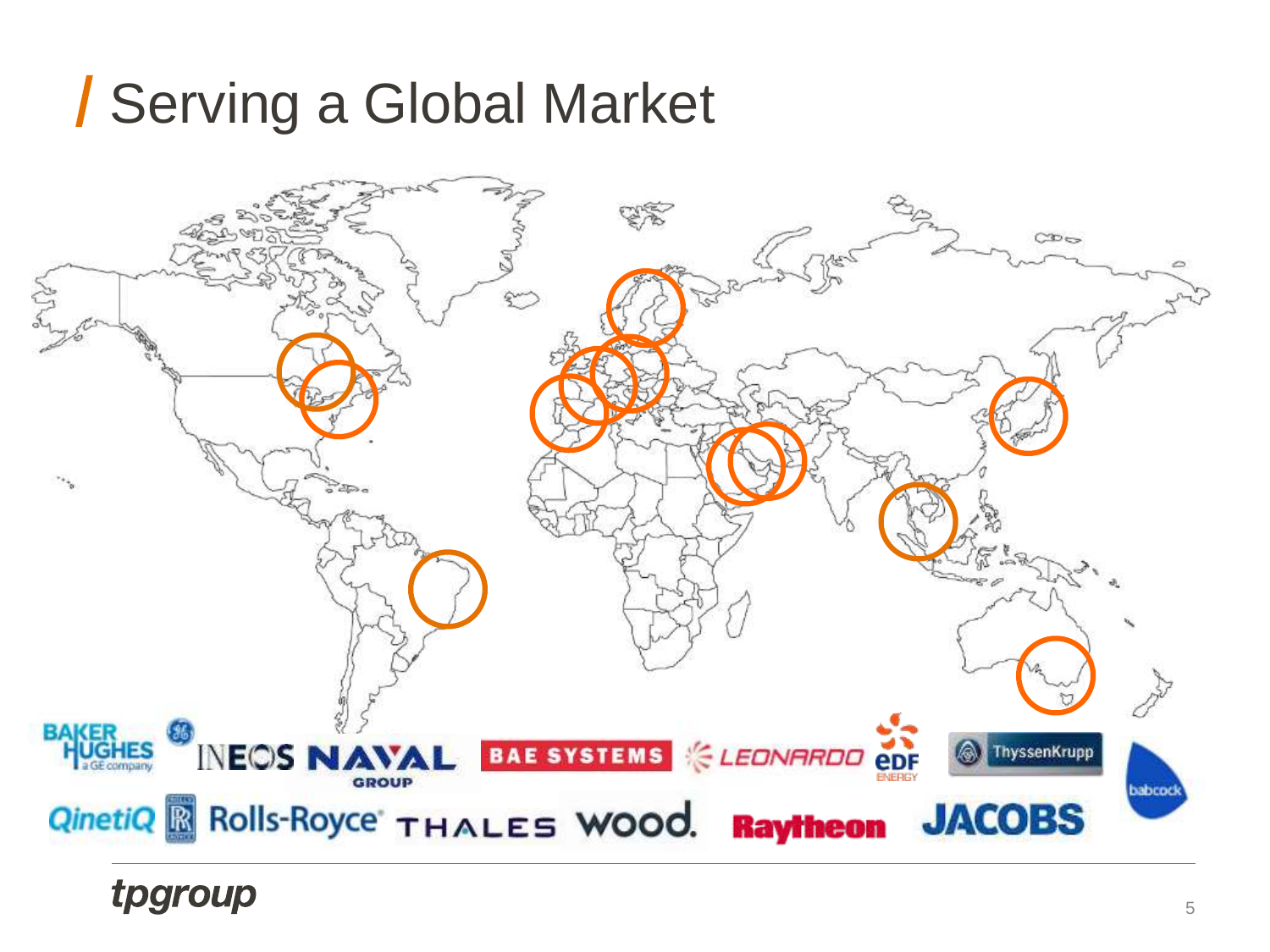## **H1 2018 Financial & Operating Highlights**

### Converting growth to value

- Revenue up 52% and adjusted operating profit substantially up on prior year
- Increased gross margin and management of operating costs deliver improved operating margin percentage
- Cash managed carefully to retain balance to fund acquisitions.
- On target to hit full year numbers

\* IFRS16 has been adopted from January 2018, and 2017 figures have been restated to reflect the impact of IFRS15.

Revenue\* £16.0m H1 2017: £10.5m

Adjusted Operating Profit\* £0.9m H1 2017: £0.1m

Adjusted Operating Margin\* 6%

H1 2017: 1%

Cash and bank balances

£21.0m 31 December 2017: £21.9m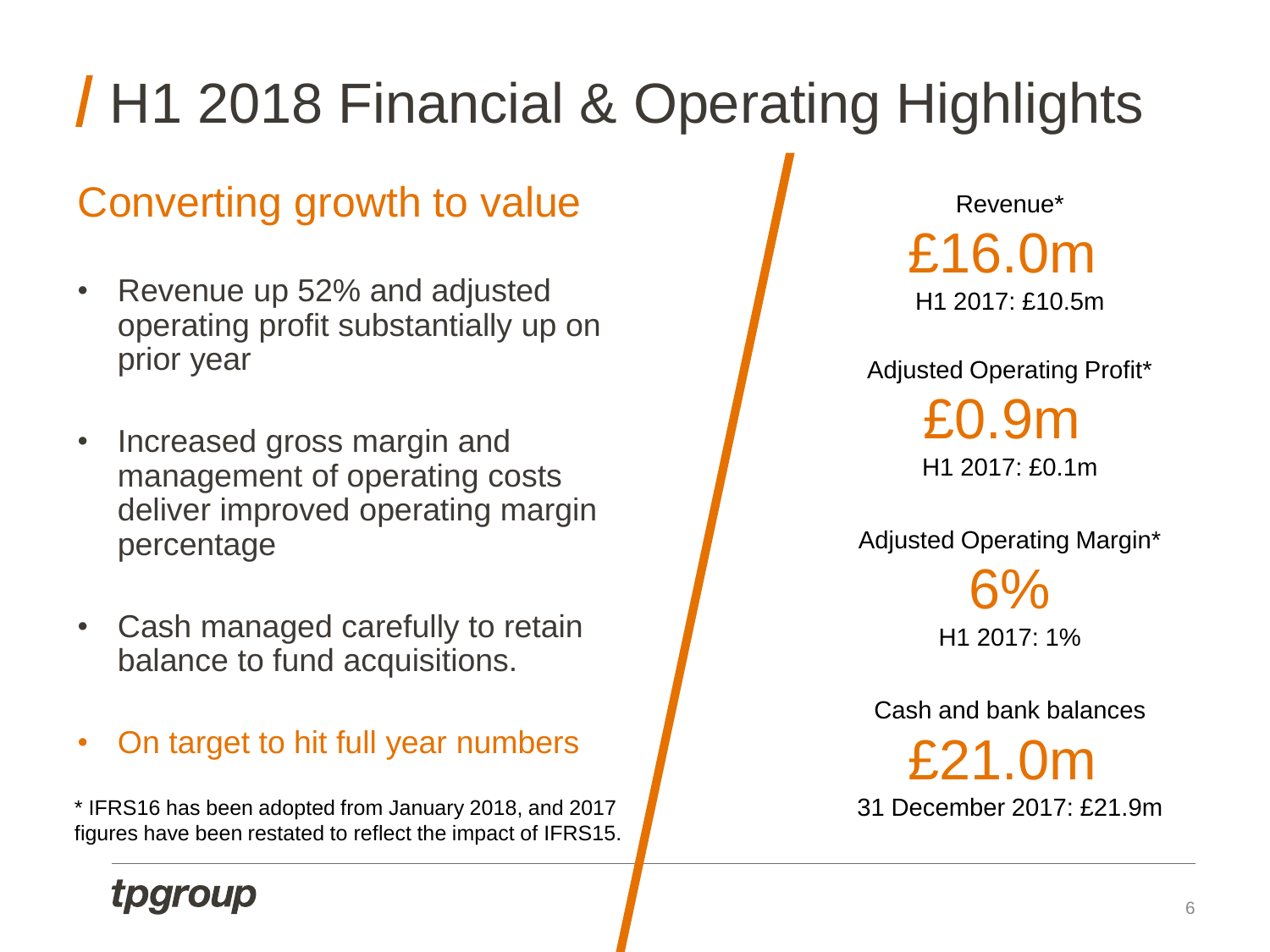

#### **Tpgroup**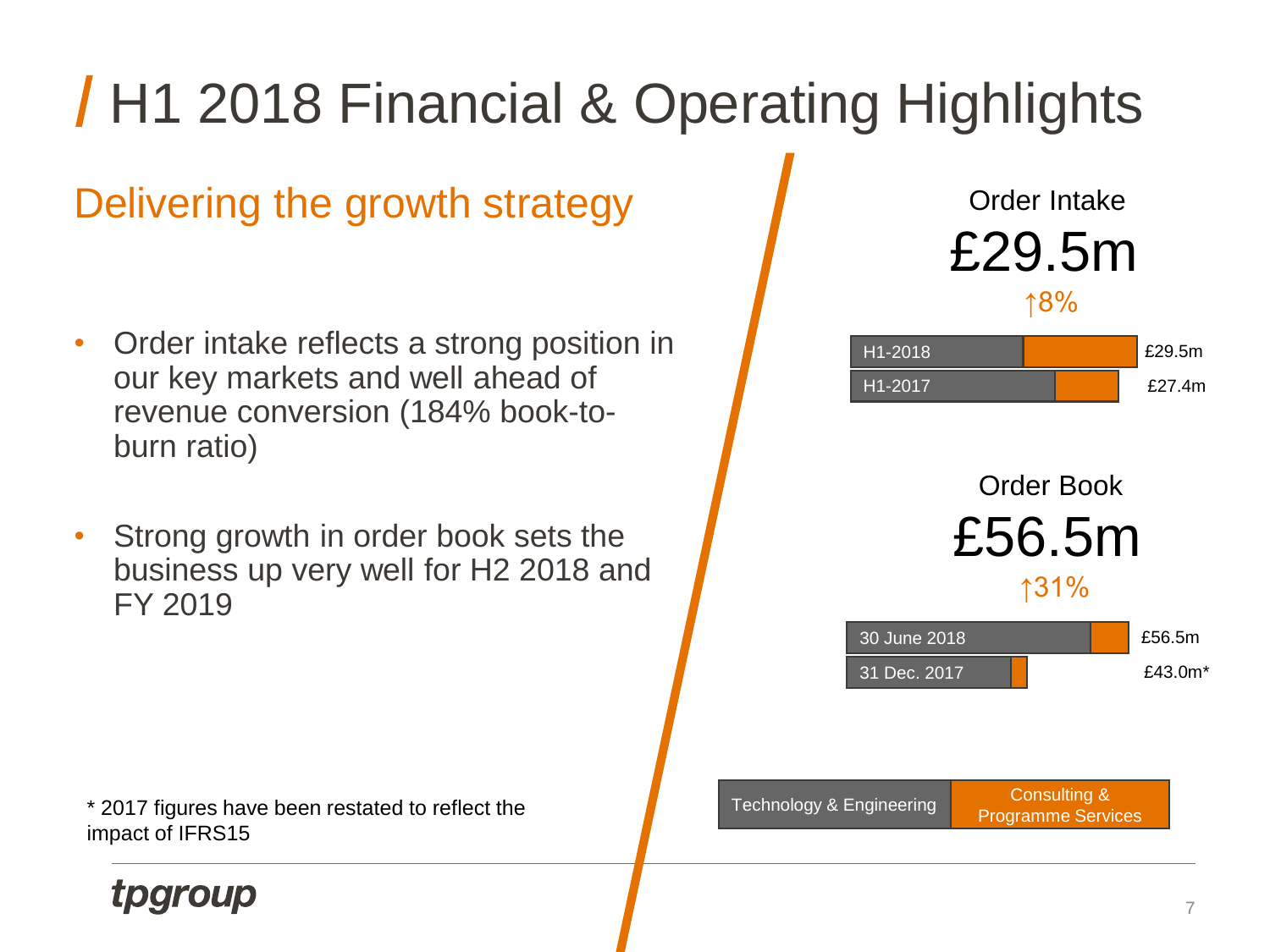## Programmes – current and future

- Submarines build & support
	- UK, France, Germany, SE Asia
- Surface naval
	- Royal Navy operational support
- **Mission systems** 
	- Submarines, helicopters
- Space systems
	- UK defence
- Secure communications
	- British Army
- Downstream refineries
	- UK, Arabian Gulf
- **Nuclear** 
	- Power systems
- Future submarines
	- Australia, Germany, SE Asia
- Royal Navy frigate systems
	- $-$  Type 31 & Type 26
- Artificial Intelligence
	- UK maritime applications
	- Intelligence processing
	- Unmanned vehicles
- **Datalinks** 
	- NATO, Europe and USA
- Refinery operations
	- Abu Dhabi, Oman
- **Nuclear** 
	- UK decommissioning

### tparoup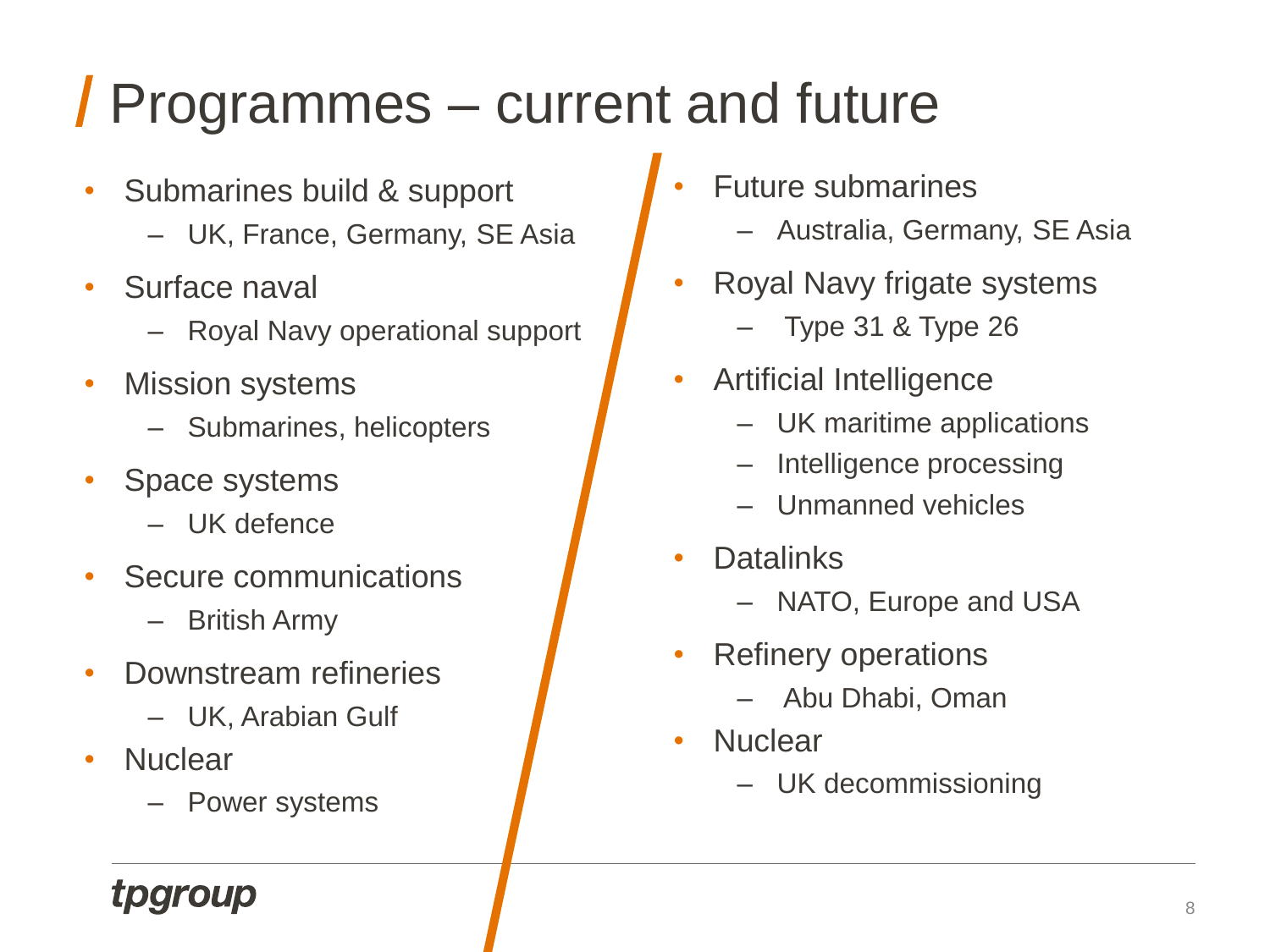## **/ Investing in Strategy**

### Management

Experienced hires:

- Corporate Development
- Key Account Management
- Compliance Management Skills development

#### Key Accounts

- **BAE Systems**
- Naval Group
- **PetroIneos**
- MoD
- **TKMS**
- GE

### tpgroup

### **Capability**

#### Invested in:

- Advanced manufacturing
- Facilities refurbishment
- **Technical training**
- Standards compliance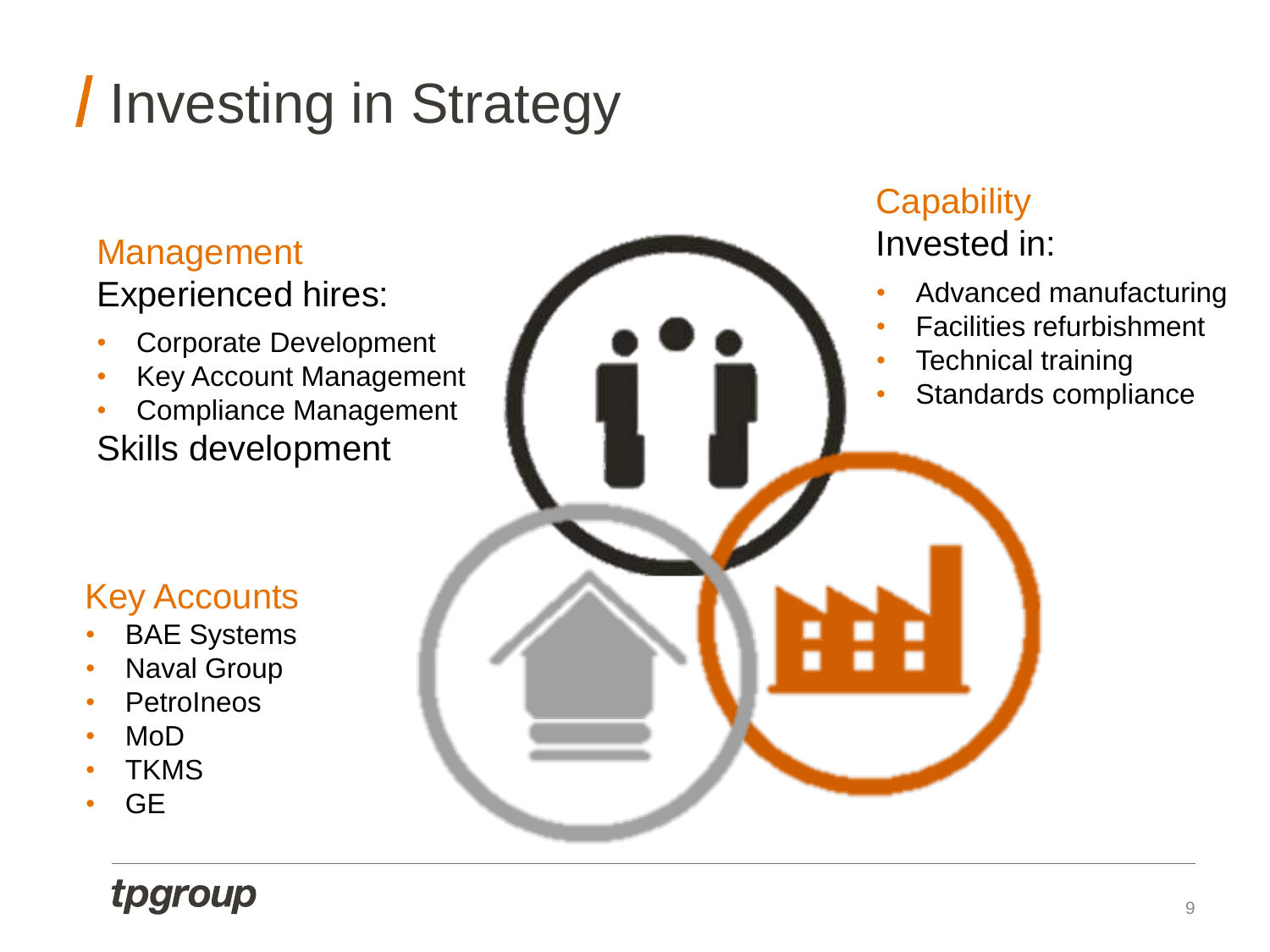## Strategic Developments



#### Packaged equipment

Added-value in Engineering:

- Integrated design / build / support
- Adding control systems and ancillaries Maritime applications in:
- New  $CO<sub>2</sub>$  management systems
- Chilled water on surface ships Energy applications in:
- Process management systems
- Hydrogen fuel systems



#### Precision components

Investment in Manchester facility

First components delivered to customers in July

Large, highly accurate components and fittings in lightweight materials:

- New customers introduced to TP Group
- New skills added to the team and new practices implemented
- Capacity utilised alongside traditional Manchester project schedules



#### Enterprise Technical Alliance

A new contracting vehicle, founded and operated by TP Group

Allows SMEs to work on major programmes under our umbrella

Endorsed by many tier-1 primes:

- Trusting TP Group to deliver capability and value
- Adds specialist capabilities to their offer
- Uses proven sourcing and management methods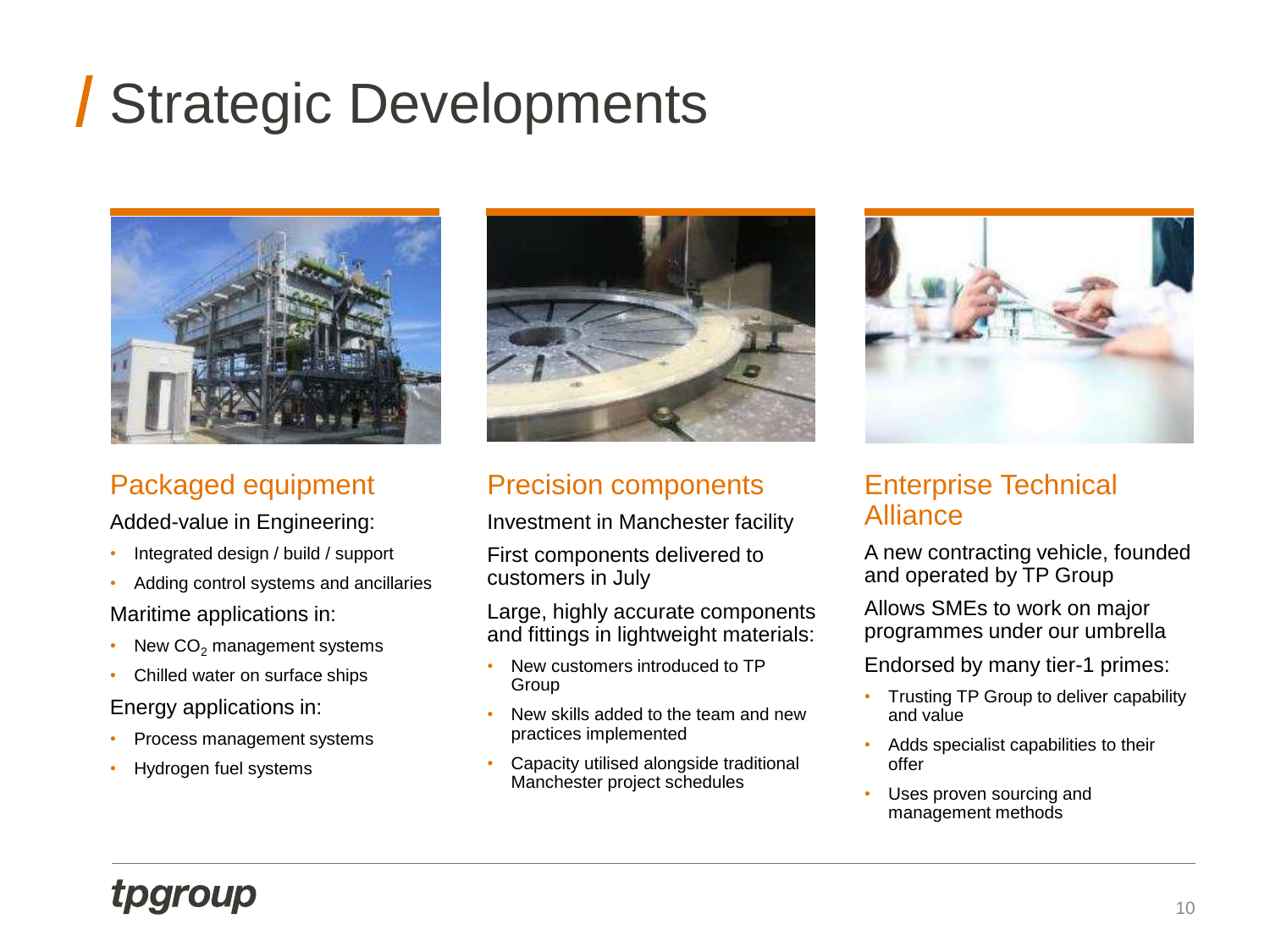## Execution of Strategy

#### Geographic expansion though partnerships and customers

- NATO
- United States
- Northern Europe
- SE Asia

#### Adding new

capability, customers and market access

- Consulting
- Rugged equipment
- Space

#### Innovating propositions and services

- Artificial Intelligence
- Unmanned systems
- Environmental systems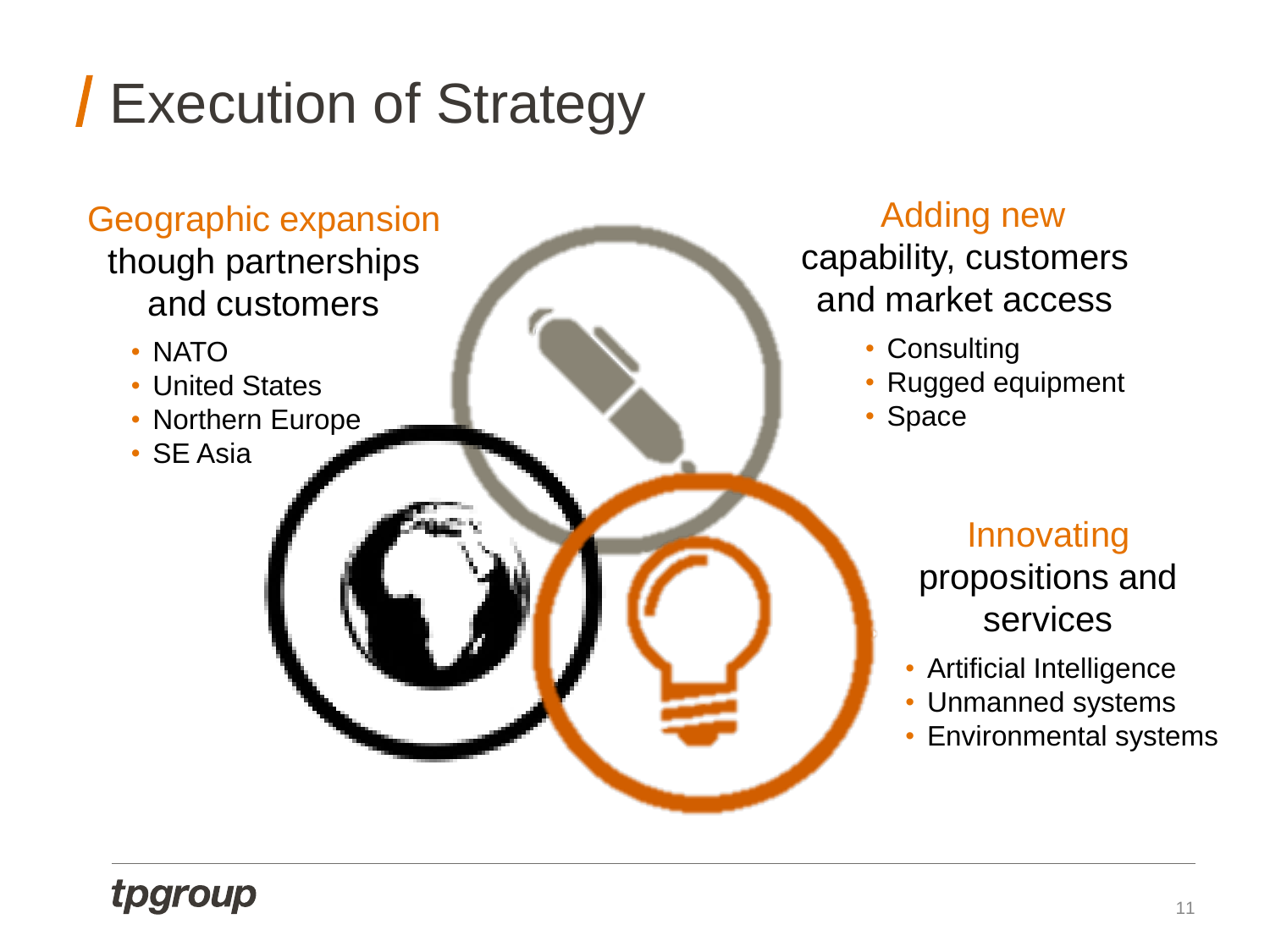## **I** Innovations and Initiatives



#### Artificial Intelligence

Part of the Polaris acquisition (December 2017)

Advanced algorithms and working with "big data"

Unmanned vessel route planning and optimisation, applications in:

- Mine countermeasures
- Offshore energy maintenance

Intelligent information handling in:

- Intelligence analysis
- Jet engine incident management



#### Trans-Atlantic partnership

Defence and security technologies and services

Ramped up existing relationships and forged new links

Announced technical and commercial partnership with Micropore Inc.



#### **Datalinks**

New system engineering methods to upgrade communications links for closer co-operation between multi-national forces at sea during missions

- New work in Sweden and with NATO
- Positions TP Group as the "glue" for common communications
- Links space, aviation, surface and subsurface assets

### tpgroup